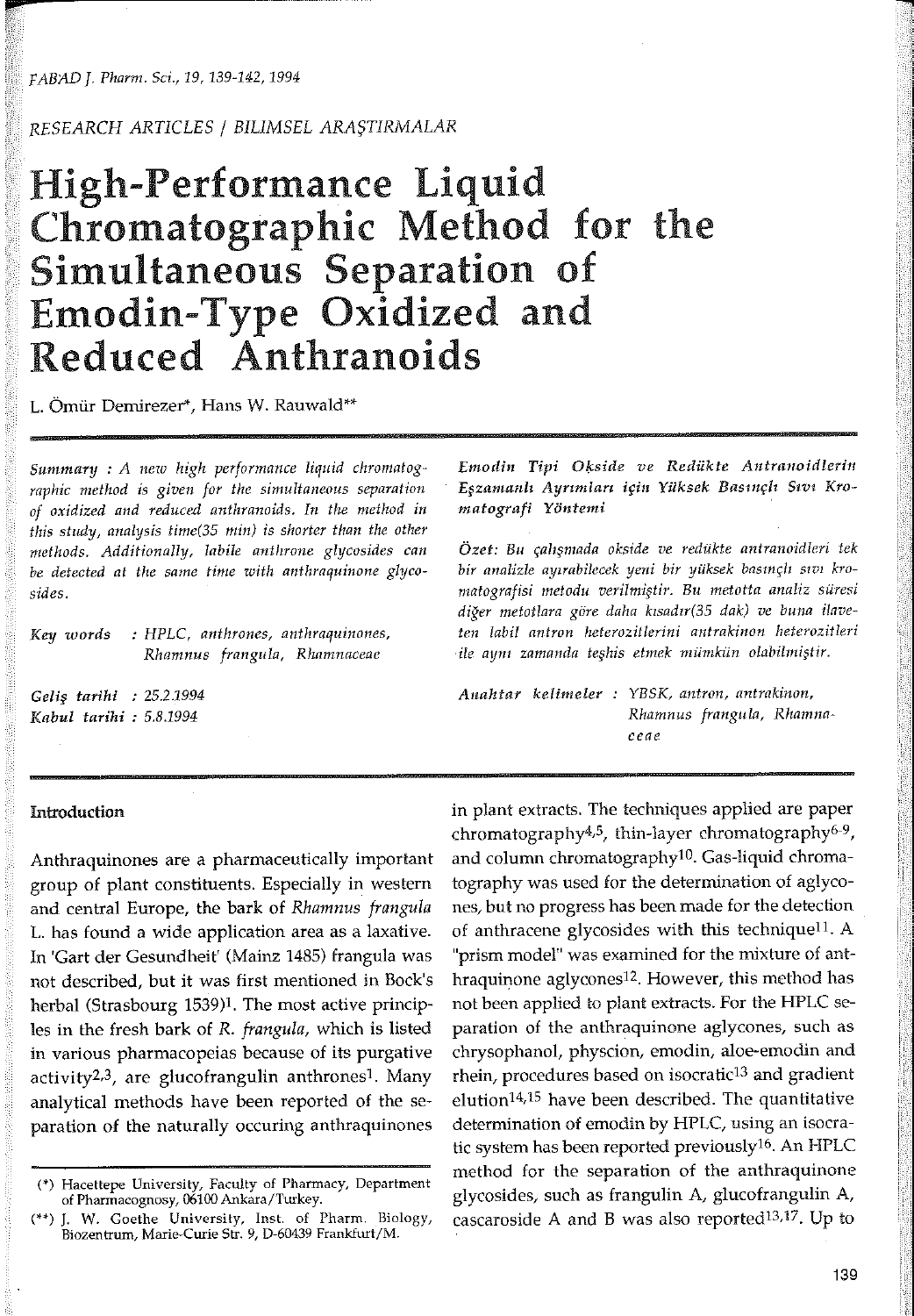date, there is no study for the separation of labile anthrones.

-----

This communication describes a simple and rapid gradient reversed-phase HPLC method for the simultaneous separation and identification of labile anthrone and anthraquinone glycosides in the fresh bark of *Rhamnus frangula.* 

# Materials and Method

### Solvents

Ali solvents were of technical quality (Merek).

High-performance Liquid Chromatography Apparatus. The equipment consisted of a Waters 600 solvent delivery system (Waters, Milford, MA, USA) and a U6K injector. A Waters 990 photodiode-array detector coupled with a NEC APC IV personal computer (NEC Information Systems, Boxborough, MA, USA) was used for recording UV-VIS spectra(200- 500 nm) of the separated compounds and standard compounds as well as for controlling time at 320 nm for anthrones and 420 nm for anthraquinones. Separations were performed on an ET 250/8/4 Nucleosil 7 C<sub>18</sub> column (Macherey, Nagel, Düren, Germany) at room temperature. The mobile phase consisted of methanol:water. The flow rate was 1 mL/min. Each sample was chromatographed three times. The injection volume was  $15 \mu L$  and the pressure was  $1700$ -1800 psi.

Gradient elution:

|                  |                 | <b><i>SPECIAL CONTENTATION CONTENT CONTENTS IN THE OWNER.</i></b> |  |
|------------------|-----------------|-------------------------------------------------------------------|--|
|                  | pump A          | pump B                                                            |  |
|                  | (40 % methanol) | (80 % methanol)                                                   |  |
| 0 min            | 60              | 40                                                                |  |
| $15 \text{ min}$ | 60              | 40                                                                |  |
| 30 min           | 20              | 80                                                                |  |
| 37 min           |                 | 40                                                                |  |
|                  |                 |                                                                   |  |

Extraction: Fresh barks of *Rhamnus frangula* was collected from Botanical Garden of Frankfurt/M., identified by Frangula Glycosid Konzentrat (Firma Extract Chemie). 1000,0 mg barks were preventively extracted by- Ultra-Turrax with 45 mL methanol under nitrogen and in ice bath. The solution was centrifuged. The supernatant was decanted and evaporated to dryness at room temperature.

Sample Preparation: 30 mg of extract was dissolved in exactly 100 mL of methanol-water(l:l) by automatic shaking for 15 min.

Standard Samples: Glucofrangulin anthron A and B, frangulin anthron A and B, and glucofrangulin A and B were isolated by us<sup>18</sup>.

A solution of 10 mg glucofrangulin anthrones  $A/B$ (and frangulin anthrones A/B, glucofrangulin A/B, frangulin  $A/B$ ) in 10 mL of 50 % aqueous methanol was prepared as described in the sample prepara**tion section.** 

#### Results and Discussion

A method has previously been described for the HPLC determination of glucofrangulin A and B. According to this method, retention times of glucofrangulin A/B and frangulin A/B were 41, 38 min and 68, 66 min, respectively. On the other hand, the extract was measured at 280 nm17; this absorption maximum was not selective for anthraquinone glycosides. There were also many peaks in this absorption maximum other than anthraquinone glycosides. Additionally, 70 min was a very long time for an analysis.

In our study, the mobil phase and flow rate were changed. At the same time, a photodiode-array detector was used, which led to gradient baseline separation of all eight substances for the first time within about 40 min, while each substance could be determined in a single HPLC run(Fig 1); that is to say, this analysis enabled simultaneous separation of both anthrone and anthraquinone glycosides within 35 min. On the other hand, this represents a  $sig$ nificant saving of time over previous method17, The labile anthrone glycosides were characterized for the first time. The retention times were: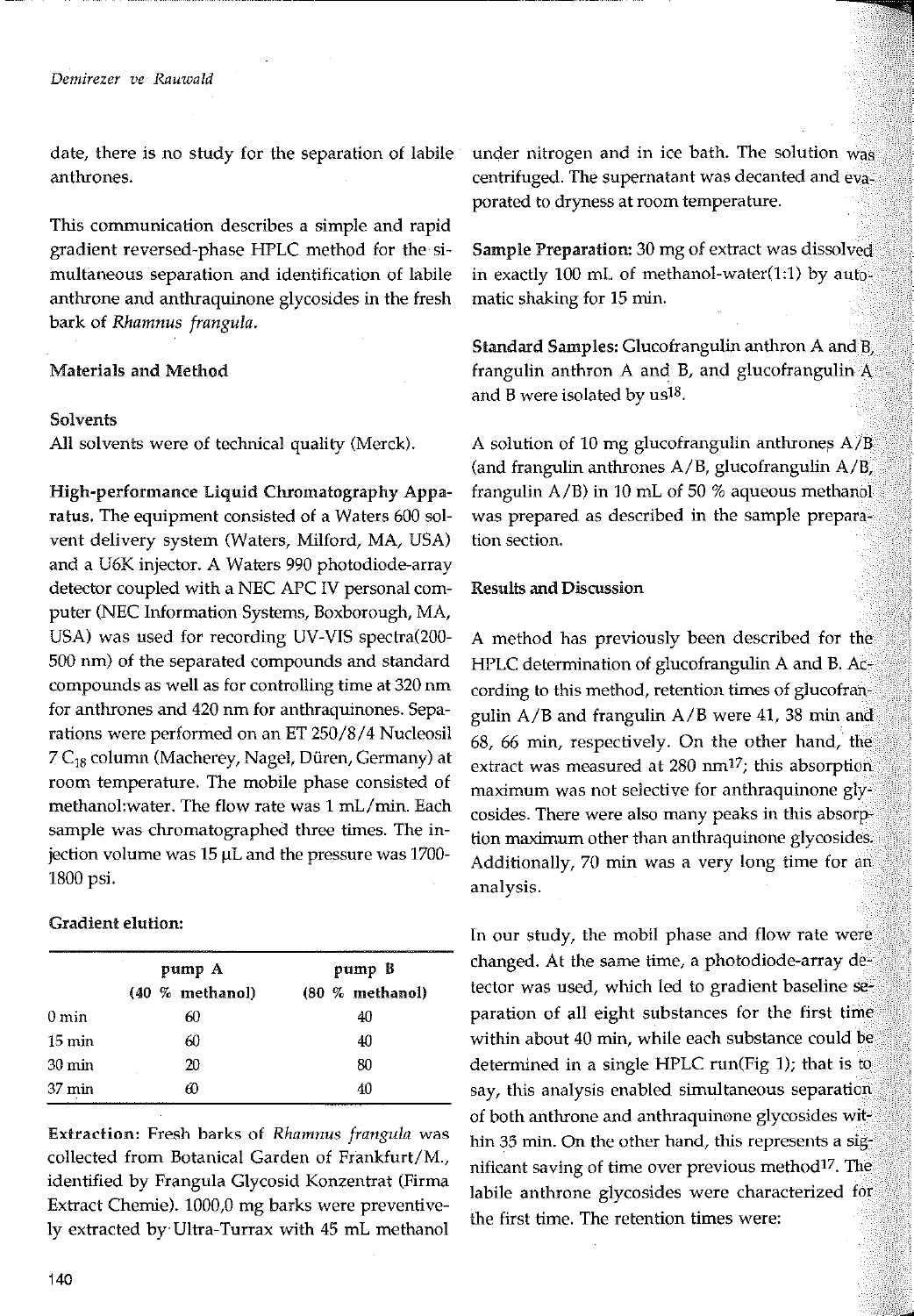|                           |    | $t_R$ (min) |  |
|---------------------------|----|-------------|--|
| Glucofrangulin anthrone B |    | 7.57        |  |
| Glucofrangulin anthrone A | ÷  | 8.49        |  |
| Glucofrangulin B          |    | 9.07        |  |
| Glucofrangulin A          | ٠  | 10.05       |  |
| Frangulin anthrone B      |    | : 27.15     |  |
| Frangulin anthrone A      | ÷. | 30.40       |  |
| Frangulin B               | ÷. | 30.60       |  |
| Frangulin B               |    | : 33.80     |  |
|                           |    |             |  |



Figure 1. a. HPLC-Chromatogram of fresh bark of Rhamnus frangula at 320 nm.

- 1. Glucofrangulin anhtrone B, 2. Glucofrangulin anthrone A, 3. Frangulin anthrone B, 4. Frangulin anthrone A.
- b. HPLC-Chromatogram of fresh bark of Rhamnus frangula at 420 mn.
	- 5. Glucofrangulin B, 6. Glucofrangulin A., 7. Frangulin B, 8. Frangulin A.

A specific peak identification was achieved by means of the photodiode-array detection(comparison of spectra and control of retention time at 320 nm, 420 nm). In routine analysis, UV-detection for glucofrangulin and frangulin anthrones was at 320 nm, although glucofrangulins and frangulins at 420 nm was sufficient.

#### References

- 1. Von Os, F. H. L., "Anthraquinone Derivatives in Vegetable Laxatives", *Pharmacology,* 14, 7, 1976.
- 2 Deutsches Arzneibuch, 9. Ausgabe, Deutscher Apotheker Verlag Stuttgart, Frankfurt, Govi-Verlag GmbH, 1986.
- 3. Pharmacopea Europa, Band II, Deutscher Apotheker Verlag, Stuttgart, Frankfurt, Govi Verlag GmbH, 1975.
- 4 Kraus, L, "Übersicht der Analytischen Methoden zur Bestimmung von Anthrachinondrogen", Plan*la Med.* 4, 427-446, 1959.
- 5. Loth, H., Shenck, G., Faustmann, B., "Über die Papierchromatographische Analyse der Anthraderivate der Frangularinde", *Arch. Pharm.,* 295, 847- 850, 1962.
- 6. Hörhammer, L., Wagner, H., Hörhammer, H., "Dünnschicht Chromatographie der Inhaltsstoffe von Rhamnus-Rindendrogen und ihren Zubereitungen", *Apotheker* Ztg., 17, 563-566, 1967.
- 7. Ebe!, S., Völkl, S., "DC-Analytik von Naturstoffen", *Deutsch. Apotheker* Ztg., 40, 2162-2169, 1990.
- 8. Labadie, R. P., Baerheim Svendsen, A., "Thin Layer Chromatographic Separation and Identification of Naturally Occuring Anthraquinones", *Pharm. Weekbl.,* 102, 169-171, 1967.
- 9. Rai, P. P., Turner, T. D., Greensmith, S. L., "Anthracene Derivatives in Tissue Culture of Cassia senna L.", J. *Pharm.* 26, 722-726, 1974.
- 10. Savonius, K., "Anthraderivatives of Alder Buckthorn (Frangula alnus Mil!.)", *Farm. Aikak.,* 2, 37- 52, 1975.
- 11. Bremier, D. D., Baars, A. J., "Pharmacokinetics and Metabolism of Anthraquinone Laxatives", *Pharmacology,* 14, Suppl. 1, 30-47, 1976.
- 12. Nyiredy, Sz., Erdelmeier, C. A. J., Meier, B., Sticher, O., "Prisma Optimierung der mobilen Phase in der preparativen CLC", Chromatographie, 4, 23-30, 1985.
- 13. Quercia, V., "HPLC in the Determination of Some Anthraquinone Glycosides", *Pharmacology,* 20, Suppl. 1, 76-82, 1980.
- 14. Rai, P. P., Turner, D., "High-Pressure Liquid Chromatography of Naturally Occuring Anthraquinones", J. *Chromatogr.,* 110, 401, 1975.
- 15. Van den Berg, A. J. )., Labadie, R. P., "High-Performance Liquid Chromatographic Separation and Quantitative Determination of 1,8 dihydroxyanthraquinones in Plant Cell Cultures", *]. Chromatogr.,* 329, 311-314, 1985.

141